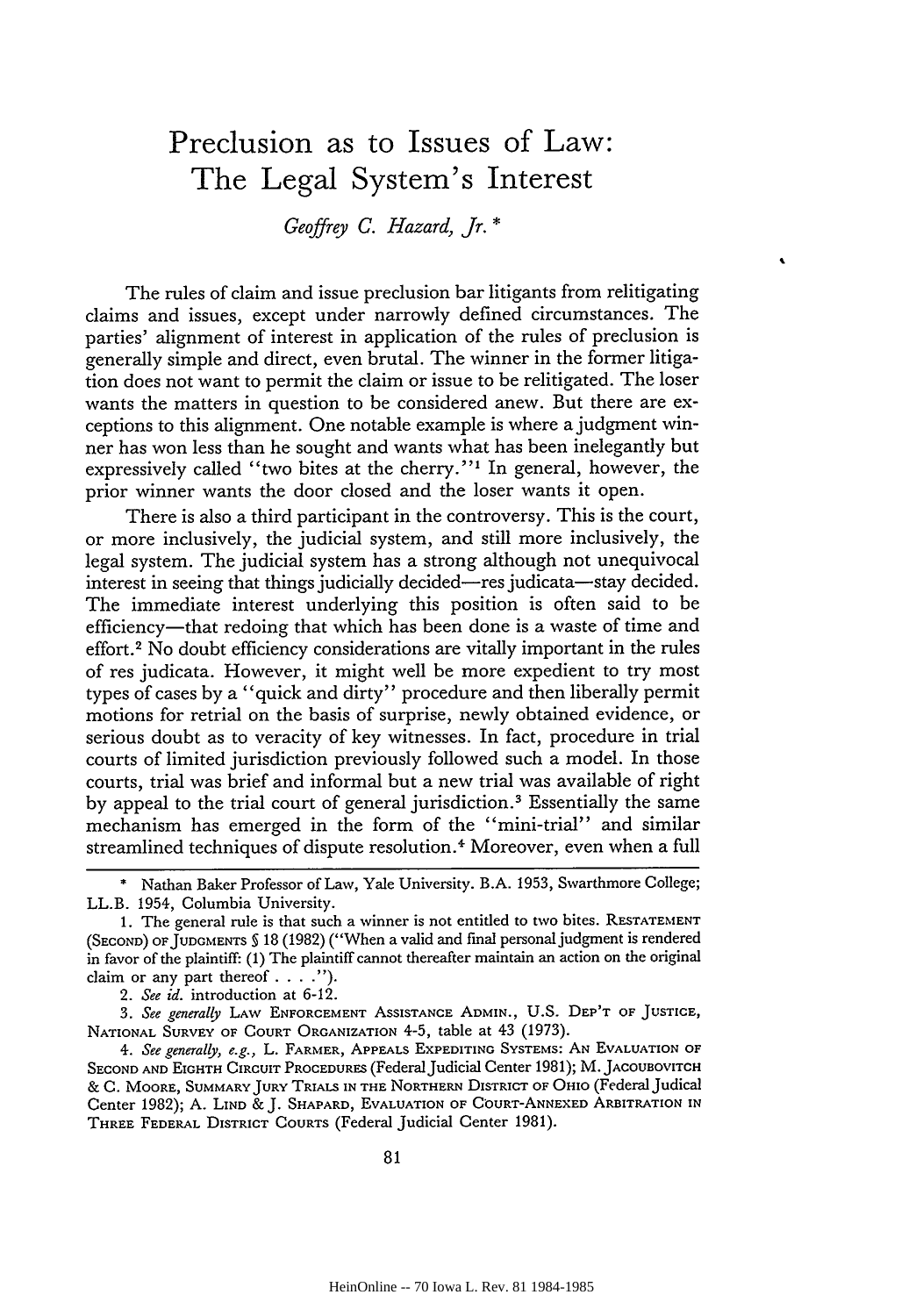and costly trial has been held, the law of res judicata has always had room for a motion to set aside where the showing is strong and the apparent injustice great.

Hence, efficiency is not an exhaustive justification for the rules of claim and issue preclusion. Indeed, it probably is not the fundamental justification. The fundamental justifications for the preclusion rules are epistemological and institutional in nature.

As a matter of epistemology, a court cannot decide what the disputed facts "are," nor can it finally fix what the law "is." The facts in a legal dispute usually are past events that, having occurred in their own time and circumstance, now are eclipsed by succeeding events and exist only in partial and partisan memories. When an injunction is under consideration, the relevant events are prospective and in a strict sense wholly imaginary. A court therefore does not "find" facts. It postulates them by an official process-a trial, in which the legal system pronounces on the basis of imperfect evidence what will be considered perfect truth. The transformation from indeterminacy to certainty is presented as empirical inquiry and discovery, and indeed, a trial involves both inquiry and discovery. But the transformation into certainty also entails an unavoidable element of official fiat and thus an institutional and political element. The facts are as the court says they are. The ultimate reason why the court's ipse dixit prevails is because the pronouncement is ex officio and the political sovereign has said through organic law that judicial pronouncements shall prevail.

As for issues of law, judicial pronouncements also are conclusive because by a second order rule they are pronounced to be conclusive. <sup>5</sup> In a sense, to which Holmes adverted,<sup>6</sup> rules of law do not "exist" but are only forecasts of the terms in which the power of the state will be brought to bear if push comes to shove. In a strict chronological or existential sense, the law that "is" when a transaction occurs is not the same law that "is" when the transaction is sued on, or the same law that "is" when the suit goes to judgment. For many reasons, however, it is useful, indeed institutionally vital, to ignore these discontinuities. It is morally intolerable that the incidence of the state's authority appears to depend simply on the date at which it is exercised. Therefore, the social order undertakes to say that rules of law exist intertemporally—that the law has been, is, and shall continue to be—and that the rules will be consistently applied regardless of the temporal sequence of events. The considerations underlying this policy are maintenance of equality before the law and the social stability that such equality promotes.

<sup>5.</sup> See H. HART, THE CONCEPT OF LAW 138-39 (1961).

*<sup>6.</sup> See* Holmes, *The Path of the Law,* 10 HARV. L. REv. 457, 461 (1897) ("The prophecies of what the courts will do in fact, and nothing more pretentious, are what I mean by the law.").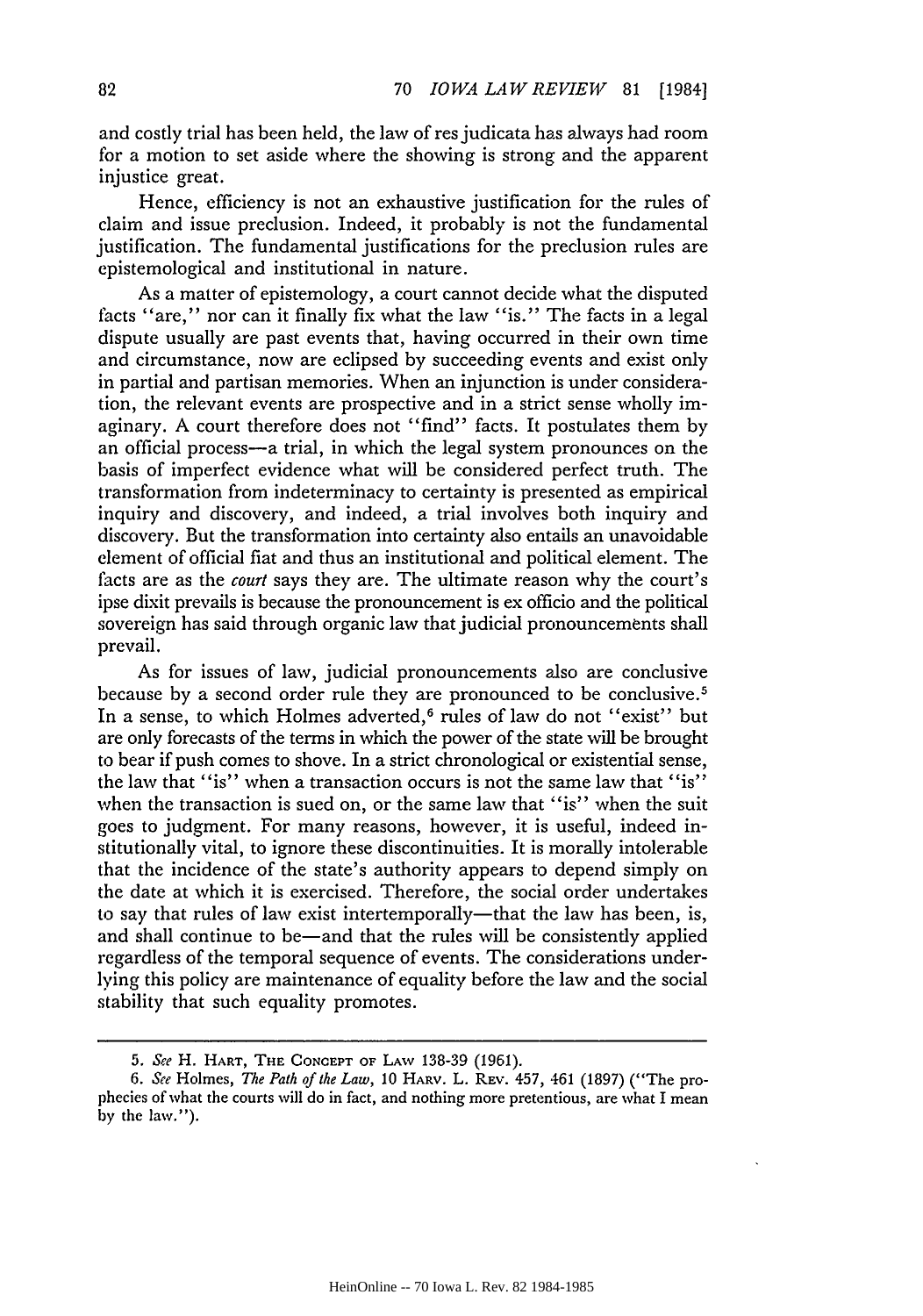The legal system has a complex apparatus to carry out this ultimately political purpose of maintaining consistency in what the law "is." The purpose is reflected in the very idea of a statute.<sup>7</sup> The doctrine of stare decisis also is part of the apparatus. So is the technique of "harmonizing" decisional authorities and reconciling statutory provisions whose literal meanings are inconsistent.<sup>8</sup> The law of the case doctrine is another subsidiary.<sup>9</sup>

Another important part of the apparatus is found in the rules of res judicata. As we often have been reminded by our highest court, the rules of res judicata express strong public policy in favor of stability of decisions.10 But there are exceptions to these rules and therefore qualifications to the policy that supports them. The present inquiry examines one of these exceptions from a special viewpoint. The viewpoint is that of the judicial system as an institution, rather than the viewpoint either of the litigants or of a court confronting whether relitigation of a particular claim or a particular issue should be allowed. The proposition is that concern for equality and stability external to the specific controversy may justify the courts in sometimes sacrificing equality and stability as between the immediate parties. That is, larger institutional concerns may prevail over narrower ones.

#### I. EXCEPTIONS TO THE RULE OF CLAIM PRECLUSION

The general rule of claim preclusion prohibits a plaintiff who has gone to final judgment from further seeking relief against the defendant.<sup>11</sup> But this rule is subject to exceptions. Some of these exceptions estop litigants from invoking claim preclusion; 12 others arise where procedural limitations made it impossible or impractical to litigate the whole transaction in one instance.<sup>13</sup>

Two other exceptions should be considered. These are defined in *Restatement (Second) of Judgments* § 26(1)(d): "The judgment in the first action was plainly inconsistent with the fair and equitable implementation of a

13. *See id.* **§** 26(1)(c) (procedural limitations in first action); *id.* **§** 26(1)(e) (continuing wrong treated as multiple wrongs that are subject to successive actions).

*<sup>7.</sup> See* G. CALABRESI, A **COMMON** LAW FOR THE **AGE** OF STATUTES 74-75 (1982).

<sup>8.</sup> **Cf.** K. LLEWELLYN, THE COMMON LAW TRADITION-DECIDING APPEALS 522-28 app. C (1960) (listing "canons" of statutory construction).

<sup>9.</sup> *See* Vestal, *Law of the Case: Single-Suit Preclusion,* 1967 **UTAH** L. REv. 1, 1.

<sup>10.</sup> *E.g.,* Federated Dep't Stores v. Moitie, 452 U.S. 394, 401 (1981); Cromwell v. County of Sac, 94 U.S. 351, 370-71 (1877) (Clifford, J., dissenting).

<sup>11.</sup> *See* **RESTATEMENT (SECOND) OF JUDGMENTS §** 18 (1982); *see also id.* **§** 24(1) ( "When a valid and final judgment rendered in an action extinguishes the plaintiff's claim ..., the claim extinguished includes all rights of the plaintiff to remedies against the defendant with respect to all or any part of the transaction  $\dots$  out of which the action arose.").

<sup>12.</sup> *See id.* **§** 26(1)(a) (agreement between the parties to split the action); *id.* **§** 26(1)(b) (action split by court order).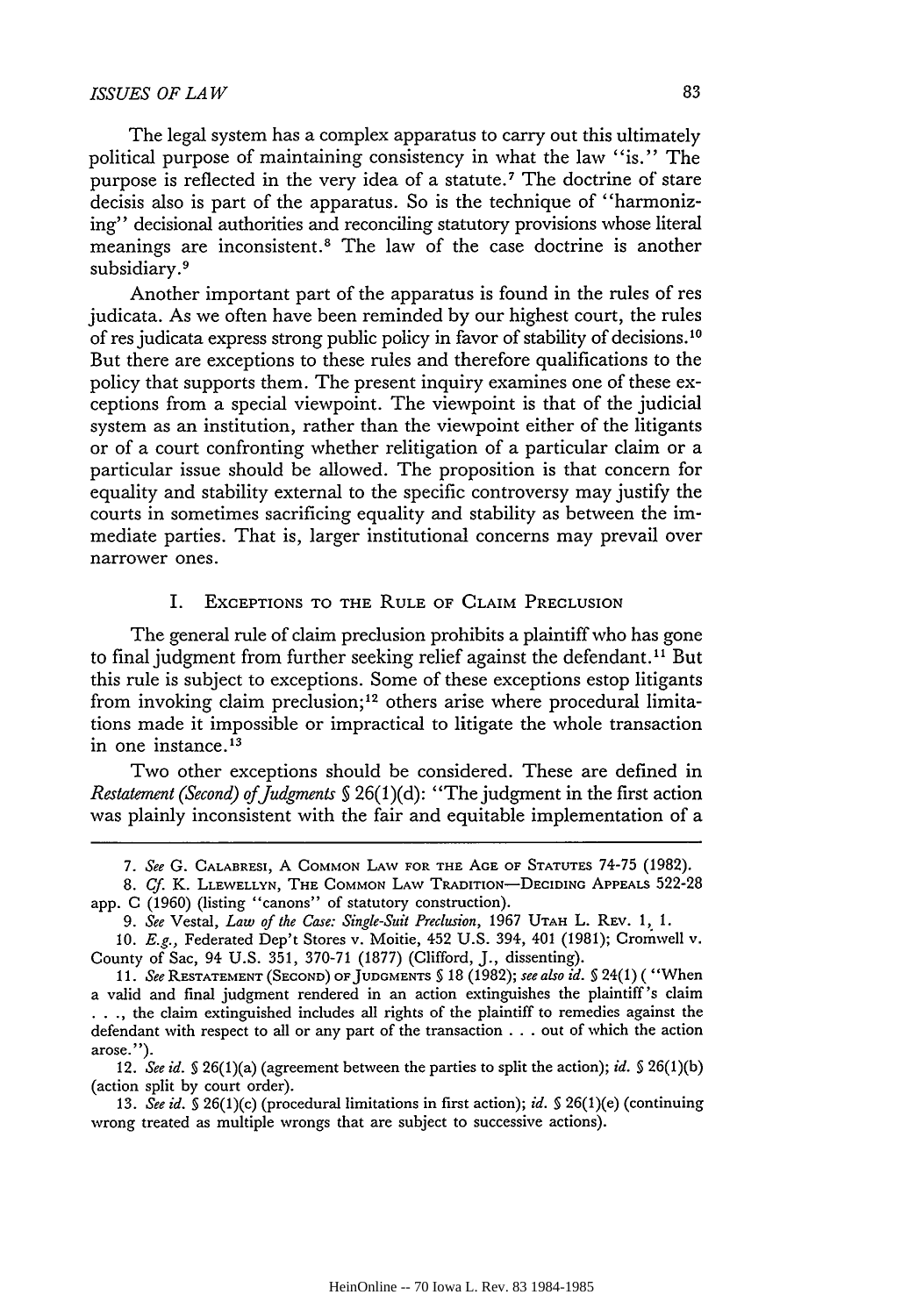statutory or constitutional scheme, or it is the sense of the scheme that the plaintiff should be permitted to split his claim."<sup>14</sup>

The exception embodied in the last clause of section  $26(1)(d)$  refers to established procedural policy, originating from a specific statutory scheme. But the first clause—"inconsistent with the fair and equitable implementation of a statutory or constitutional scheme"-is something else again. This exception is best exemplified in the *Restatement* by illustration 6 to section 26.

In illustration 6, black students and parents sue the board of education to invalidate and enjoin the operation of a state tuition grant law. The court rejects the claim that the law fosters racial discrimination and holds it constitutional as applied. The state of the law does not warrant an appeal and one is not taken. In a separate and subsequent case the United States Supreme Court invalidates as unconstitutional a similar tuition grant law of another state. A second action by the black students and parents will be allowed. The justification provided by the *Restatement* is that "[i]n a matter of such public importance the policy of nationwide adherence to the authoritative constitutional interpretation overcomes the policies supporting the law of res judicata."<sup>15</sup>

A crucial theme is reflected in this illustration. It involves, first of all, an inequality of legal treatment among similarly situated persons. This inequality is evident because we refuse to regard the adjudication in the first action as conclusive of the legal position of the parties. If we assumed that the adjudication was conclusive, we would have to say that the inequality was a simple blunder in the administration of justice or that there were some latent distinguishing characteristics of the parties to the first litigation that justified their being treated differently from those in the second litigation. But we "know" that neither of these explanations is correct. We know this because we can stand outside the system of adjudication, free from the proposition that things adjudicated must be as the court has said them to be. When we stand in that position, we realize that something is involved other than a simple blunder or a rational difference between the parties. We realize that the different treatment accorded the parties was a result of the organization of the adjudicative system.

The parties received different treatment because (1) the first action was a part of a larger social controversy, only a fragment of which was drawn into litigation and adjudged in the first action, (2) another part of the larger controversy was drawn into litigation at a subsequent point in time and in a different court, specifically a court of superior hierarchical authority in the judicial system, and (3) the court of superior hierarchical authority "found" the law to be different from the finding made by the court in the first action. This difference in legal premises is the best ex-

<sup>14.</sup> *Id.* **26(c)(d).** *15.* Id. **§26** comment e, illustration **6.**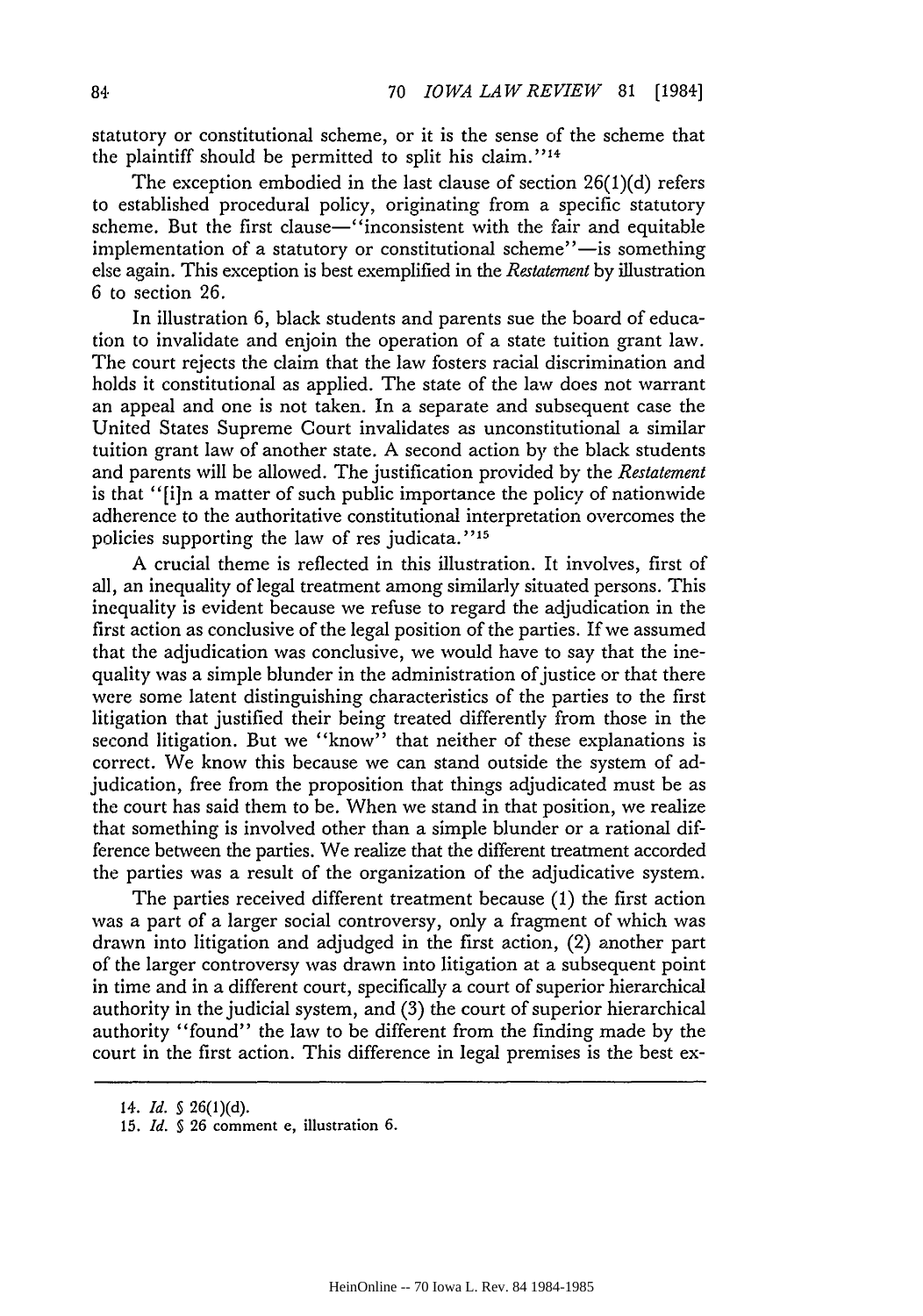planation for the fact that the litigants in the subsequent litigation were treated differently from those in the first action.

Given this realization, it becomes clear that the rules of res judicata are themselves implicated in the different treatment accorded similarly situated persons. If the ruling in the second action had the effect of setting aside the determination in the first action, then there would have been no difference in treatment. The first action would simply have been set aside and a new judgment entered on the basis of the more authoritative legal premise that emanated from the second adjudication. Moreover, if the temporal order of the two actions had been reversed, that same result would have been reached through operation of the rule of stare decisis.

Putting it another way, the first case was decided as it was because the court did not at the time have access to the more authoritative formulation of the applicable law. The second court did not adopt the rule formulated in the first case because the second court was not bound to defer to a formulation that, although earlier in time, emanated from a court of lesser authority. Nevertheless, although the decision of the first court is now "wrong," under the basic rule of res judicata that decision cannot be revised. Such an anomaly in turn invites consideration whether a decision that is "wrong" for this kind of reason-a reason having to do with the way the system of adjudication is organized-ought to be denied the usual finality.

In this connection, it is worth noting that the "error" in the first decision involved an issue of law. This aspect of the problem is considered below.

# II. EXCEPTIONS TO THE RULE OF ISSUE PRECLUSION

The general rule of issue preclusion prohibits a party who has litigated an issue from relitigating it. **16** Often the context for attempting relitigation is another cause of action between the same parties. However, the context can also be a subsequent aspect of litigation over the same cause of action, 17 or litigation between the former litigant and a new adversary.18

18. *See id. §* 29. That is, the old "mutuality" rule no longer confines the effect of issue preclusion to relitigation against the same antagonist. *See* Parklane Hosiery Co. v. Shore, 439 U.S. 322, 326-33 (1979).

<sup>16.</sup> *See id. §* 27.

<sup>17.</sup> *See id. §* 27 comment b. Illustration 3 of comment b provides a good example: A brings an action against B for personal injuries **....** Jurisdiction is asserted over B, a nonresident, on the basis that the automobile involved in the accident was being operated in the state by or on his behalf. After trial of this issue, the action is dismissed for lack of jurisdiction. In a subsequent action by A against B for the same injuries, brought in the state of B's residence, the prior determination that the automobile was not being operated by or on behalf of B is conclusive.

*Id. §* 27 comment b, illustration 3.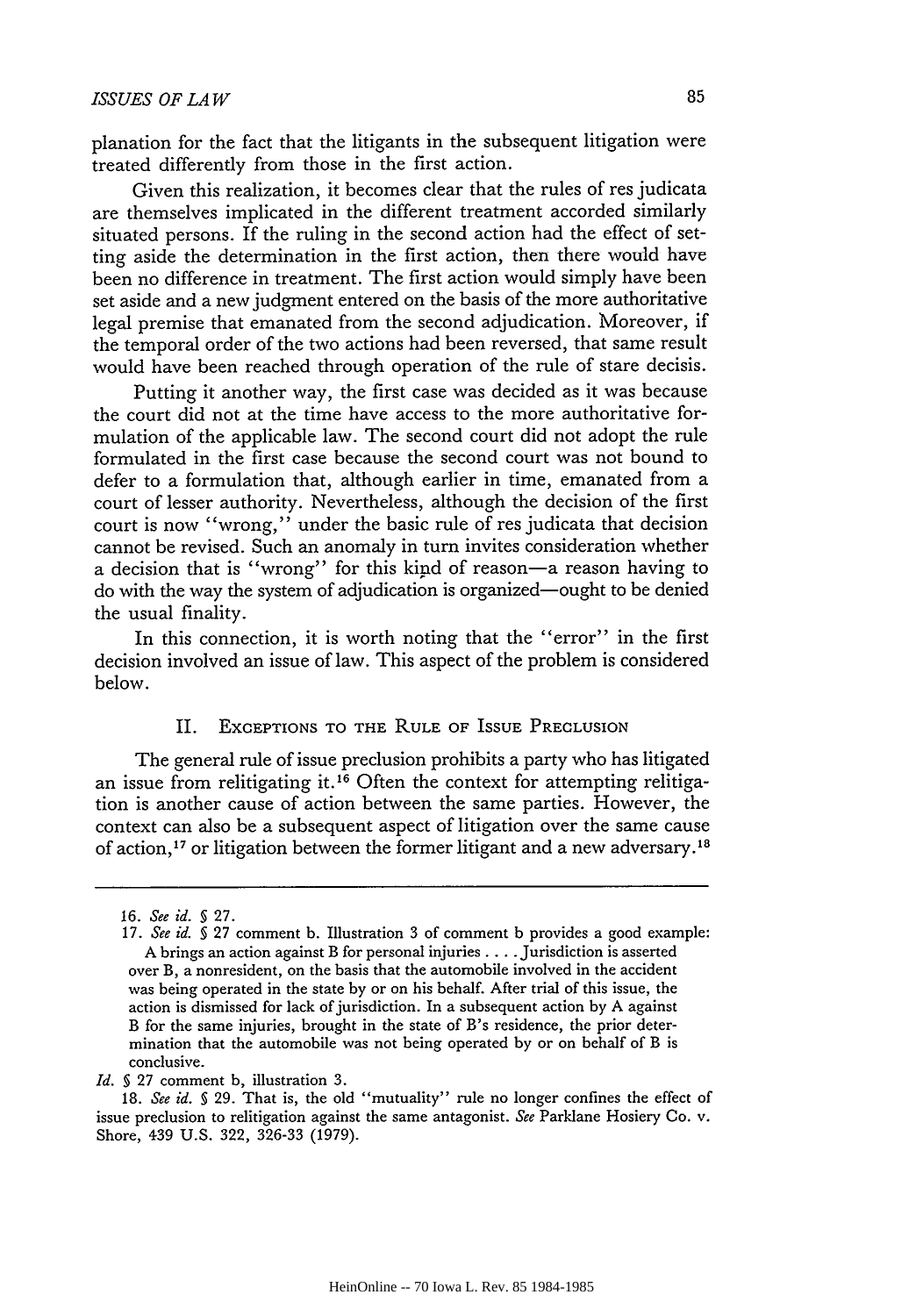In all of these contexts, the initial proposition is that a party may not relitigate an issue that he has litigated previously.

Like the rule of claim preclusion, the rule of issue preclusion is subject to exceptions.<sup>19</sup> Most of the exceptions are based on inadequacy of the opportunity or incentive to have fully litigated the issue in the first action. 20 There is another set of exceptions, however. As formulated in *Restatement (Second) of Judgments* § 28, in relitigation between the same parties an exception to the rule of preclusion operates when "[t]he issue is one of law and (a) the two actions involve claims that are substantially unrelated, or (b) a new determination is warranted in order to take account of an intervening change in the applicable legal context or otherwise to avoid inequitable administration of the laws." $21$ 

This exception is expressly limited to issues of law. It operates primarily when there is some sort of disjunction between the first determination and the second. For example, a disjunction exists when the transactions have no connection with each other. As to this situation, the *Restatement's* comment provides that "the more flexible principle of stare decisis is sufficient to protect the parties and the court from unnecessary burdens.' **'22** The other disjunction is that of time-the intervention of events between the two adjudications such that the "applicable legal context" has undergone change.

Section 28 also allows relitigation to prevent "inequitable administration of the laws," but it gives this phrase narrow meaning through example. The example is illustration 2:

A brings an action against the municipality of B for tortious injury. The court sustains B's defense of sovereign immunity and dismisses the action. Several years later A brings a second action against B for an unrelated tortious injury .**. .** .The judgment in the first action is not conclusive on the question whether the defense of sovereign immunity is available to B.<sup>23</sup>

Unstated but implied in illustration 2 is the premise that the doctrine of sovereign immunity was well established at the time of the first litigation but that, by the time of the second action, there was reason to suppose the highest court of the jurisdiction might overrule the doctrine.

When the second litigation involves different parties, a more liberal set of exceptions to the rule of issue preclusion is recognized. Again, some

**<sup>19.</sup>** *See* **RESTATEMENT (SECOND)** OF **JUDGMENTS §§** 28, 29 (1982).

<sup>20.</sup> *See id.* **§** 28(1) (inability to have obtained appellate review in the first action); *id.* § 28(3) (differences in the procedural opportunities for developing the case); *id.* **§** 28(4) (difference in the burden of proof); *id.* **f)** 28(5)(a) (problems arising from representative actions); *id.* **§** 28(5)(b), (c) (lack of incentive to litigate fully); *id.* **§** 29(2) (differences in procedural opportunities).

<sup>21.</sup> *Id.* **§** 28(2).

<sup>22.</sup> *Id.* **§** 28 comment b.

<sup>23.</sup> *Id.* **§** 28 comment b, illustration 2.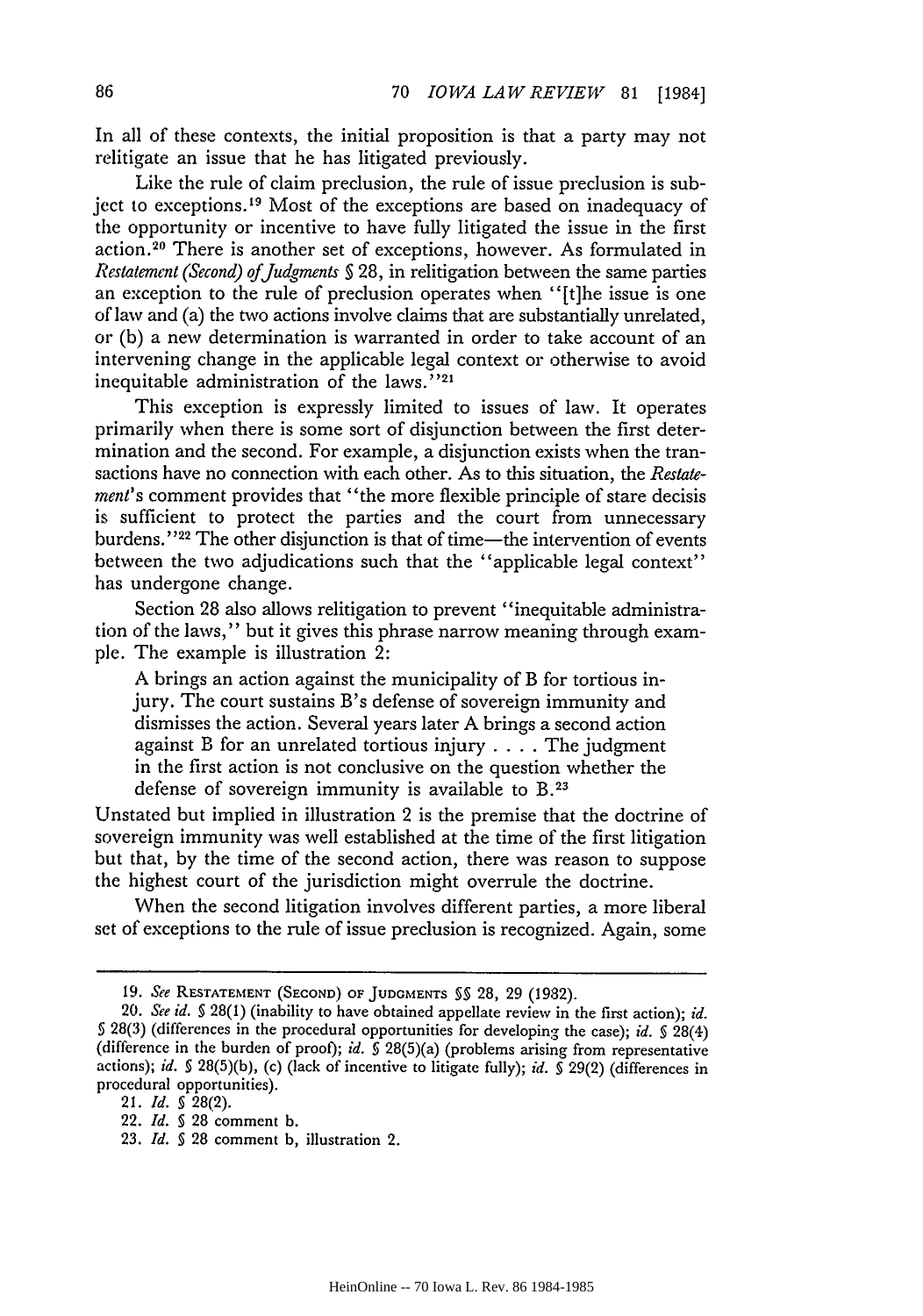of these exceptions involve the opportunity or incentive to litigate in the first action<sup>24</sup> or estoppel to invoke preclusion.<sup>25</sup> An additional exception to preclusion rules echoes the theme we have been developing: "The issue is one of law and treating it as conclusively determined would inappropriately foreclose opportunity for obtaining reconsideration of the legal rule upon which it was based."<sup>26</sup> Again, this exception reflects the broader institutional concerns of the legal system-equality and stability between the individual litigants may be sacrificed in order to preserve the equality and stability of the legal system as a whole.

## III. INVALID **JUDGMENTS**

A last exception to the rules of preclusion arises where the judgment is treated as a nullity. The rules of preclusion are premised on the rendition of a *valid* judgment. As the *Restatement* puts it: "A *valid* and final personal judgment is conclusive between the parties .... **,,27** Judgments that are invalid don't preclude anything, except when reinforced by something like estoppel in pais.<sup>28</sup> In effect, therefore, anything that makes a judgment invalid also constitutes an exception to the rules of preclusion.

Putting aside default judgments, which involve special problems of their own,29 it thus becomes pertinent to consider what makes a judgment invalid. Again using the *Restatement's* formulation, circumstances having this effect include those in which "(1) [t]he subject matter of the action was so plainly beyond the court's jurisdiction that its entertaining the action was a manifest abuse of authority; or (2) [a]llowing the judgment to stand would substantially infringe the authority of another tribunal or agency of government.' **'30**

It will be observed that both of these exceptions involve issues of law, that is, the law defining the authority of the tribunal rendering the judgment. Even so, the rules of issue preclusion normally apply if the question of subject matter jurisdiction has been actually litigated. 31 When the

29. *See id. §* 10 comment b; *id. §§* 65-68; *id.* introductory note to ch. 5, pt. a.

30. *Id. §* 12. *But see id. §* 69 (exception to invalid judgment rule when necessary to protect "justifiable interest of reliance" on judgment).

31. *Id. §* 12 comment c. Comment c provides in part:

The force of the considerations supporting preclusion is at least as great concerning determinations of the issue of jurisdiction as it is with respect to other issues .... Beyond this, there is virtually always available a procedure by which

<sup>24.</sup> *See id. §* 29(1) (applicable scheme for administering remedies contrary to allowing issue preclusion); *id. §* 29(2) (inadequate procedural opportunities); *id. §* 29(5), (6) (relationships among the parties different in the two litigations).

<sup>25.</sup> *See id. §* 29(3). Another exception withholds preclusion when "the determination relied on as preclusive was itself inconsistent with another determination of the same issue." *Id.* § 29(4). Thus, the adjudicative system's claim to infallibility will not be recognized in cases where that claim has been refuted by the system itself.

<sup>26.</sup> *Id. §* 29(7).

<sup>27.</sup> *Id. §* 17 (emphasis added).

<sup>28.</sup> *See id. §* 74 (equitable considerations in determining relief from judgments).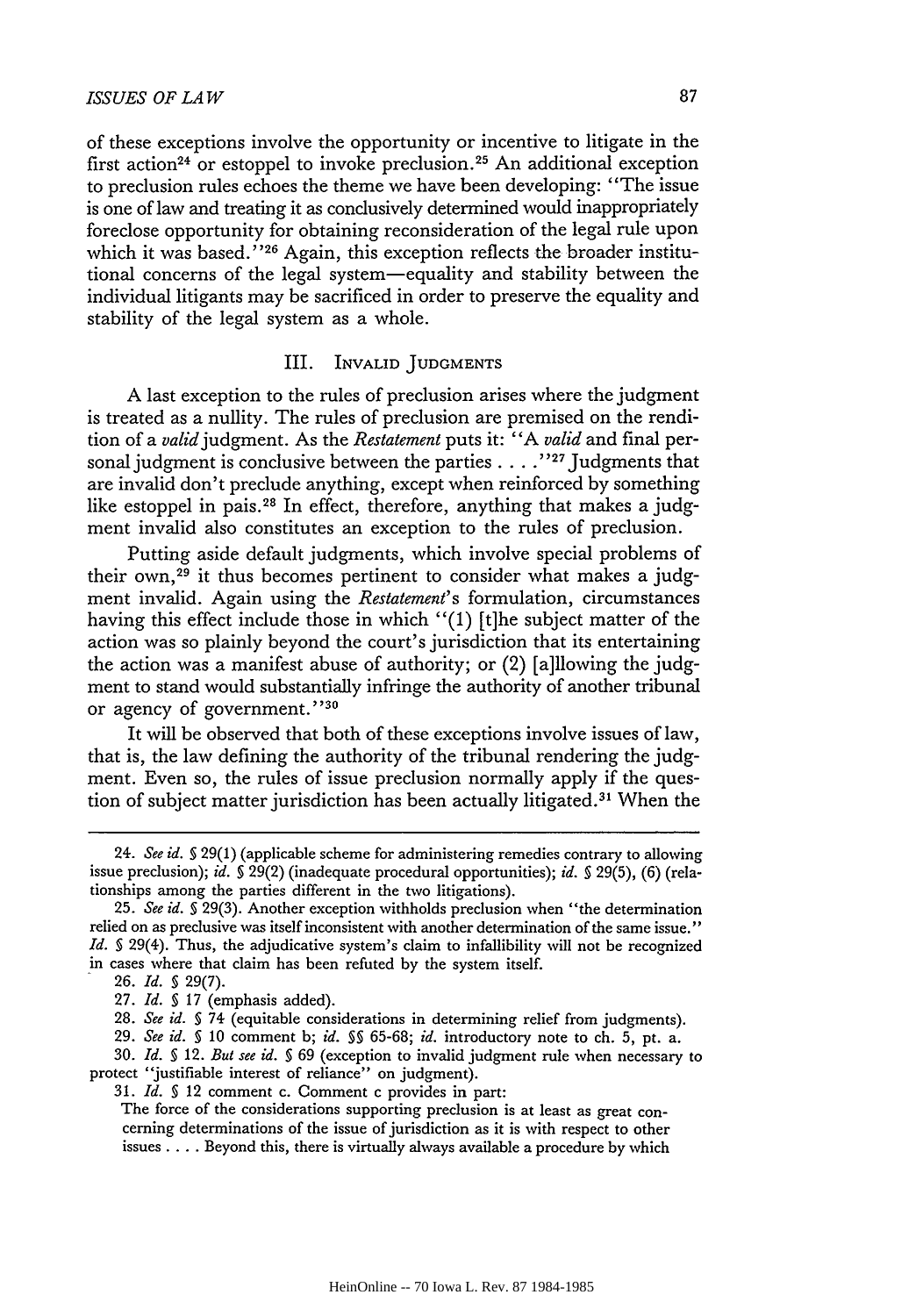issue of jurisdiction has not been directly litigated, the problem of the validity of the judgment and its effect on preclusion takes on additional dimensions. As stated in comment d to section 12: "The interests primarily at stake . . .are governmental and societal, not those of the parties. ... The question therefore is whether... the tribunal's excess of authority **...** seriously disturbed the distribution of governmental powers ....<sup>132</sup> Comment d again illustrates a situation in which societal and institutional concerns achieve prominence over individual interests.

#### IV. EPISTEMOLOGY IN ADJUDICATION OF **LEGAL ISSUES**

The epistemological grounds for preclusion as to issues of law are stronger than those for preclusion as to issues of fact. In resolving issues of fact, the court endeavors to portray for itself a historical transaction in the outside world of events. Its method is to infer an image of reality-a scenario-from conflicting evidence. (If the evidence were not in conflict, there would not be an issue to decide.<sup>33</sup>) In deciding fact questions the court necessarily works through the medium of extrajudicial resources, for example, evidence from witnesses. That dependency on outside resources entails a possible discrepancy between what the court believes was the fact and what actually was the fact. By contrast, in the resolution of issues of law the court constructs a verbal formulation from materials of which the court has direct knowledge. These materials include the relevant legal documentary sources, such as precedents and statutes. They also include the general view of reality in which those verbal materials take on meaning. Epistemologically, that general view of reality can be considered an envelope of judicially noticed legislative facts. That reality is seen and understood through direct judicial perception, not by perception through the medium of informants, which is how a court apprehends the facts of a case.34 Of course, different judges have different world views, which is why they often disagree on what the law is. But these differences are necessarily dissolved or composed in deciding an issue of law.

When a court retries an issue of fact, it makes the new determination on a different evidentiary predicate. When it retries an issue of law, however, it proceeds on the same verbal and circumstantial predicates

to obtain review of the original tribunal's determination of the issue, either by appeal or by injunction or extraordinary writ.

*id.*

<sup>32.</sup> *Id.* **§** 12 comment d.

<sup>33.</sup> *See id.*

<sup>34,</sup> The court's understanding of legal issues is arrived at in part by consideration of arguments submitted by the lawyers for the parties. In this sense, the court is dependent on the parties for its sources of law as well as its sources of fact. However, the court stands in a position of parity with the lawyers in its ability to examine the sources of law upon which the lawyers' arguments are based. It does not have such a parity of position with regard to the facts. Indeed, if the court has significant information about the facts independent of the evidence that will be presented, that is a ground for disqualification.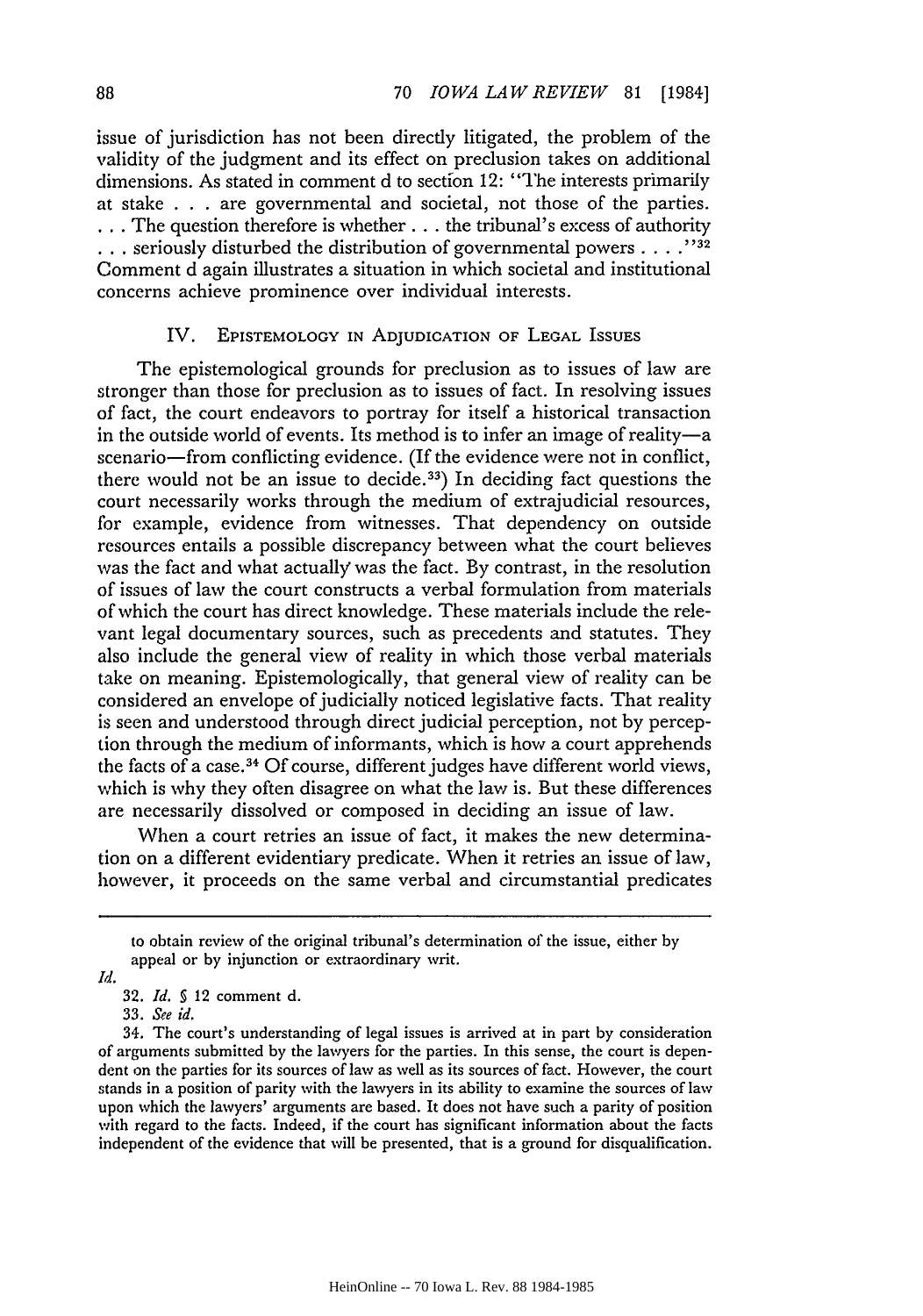that were involved in the first instance. 35 Purely epistemological considerations offer considerable justification for a judicial change of mind regarding the decision of an issue of fact. They offer none regarding the decision of an issue of law. Moreover, institutional considerations militate more strongly against a judicial change of mind about the law as compared to a change of mind about the facts. In redeciding an issue of fact, the court can say that its previous decision had been ill-informed. In redeciding an issue of law, the court must say that its previous decision had been ill-considered. Yet paradoxically, once determined, an issue of law may be more easily reopened than an issue of fact.

#### V. HISTORICAL PERSPECTIVE

In this connection it is instructive to consider the historical evolution of the rules of issue preclusion. The first *Restatement ofJudgments* made no provision for res judicata as to issues of law.<sup>36</sup> Issues of law necessarily resolved in a judgment were of course given preclusive effect in the particular cause of action in which they were adjudicated.<sup>37</sup> However, that conclusiveness resulted from the rule of res judicata as to the cause of action-claim preclusion as it is now called.

The first *Restatement* did not recognize issue preclusion as to issues of law because there was little or no decisional basis for doing so. Looking farther back in history, it is possible to surmise why that should have been so. The original conception of issue preclusion was not res judicata as to the litigation of an issue; it was estoppel by record. 38 A party to a judicial proceeding was estopped to controvert the matters in the "record."<sup>39</sup> The matters in the record were those averred by the witnesses or attested by the jury in its verdict. Estoppel therefore was predicated on what was averred by the lay participants, not what the court decided. Hence, there was no legal material that could serve as a predicate for an estoppel.

In addition to this technical barrier, other significant aspects of this early procedural system inhibited preclusion as to legal issues. For instance, issues of law and issues of fact were not clearly differentiated in commonlaw procedure;<sup>40</sup> a form of action or cause of action was indeed a synthesis of fact and law. The conception of stare decisis that prevailed until modern times was another barrier to the preclusion of legal issues. The rule of precedent bound "the world" for the indefinite future as to legal issues

**<sup>35.</sup>** Issues not actually contested do not result in preclusion. **RESTATEMENT (SECOND)** OF JUDGMENTS **§** 27 comment e (1982).

<sup>36.</sup> See **RESTATEMENT** OF JUDGMENTS **§** 68 (1942).

<sup>37.</sup> *Cf id. §* 50 (when personal judgment rendered on ground that complaint is insufficient as matter of law, that judgment is conclusive as to matters determined).

<sup>38.</sup> Millar, *The Historical Relation of Estoppel* by *Record to ResJudicata,* 35 ILL. L. REV. 41, 51-53 (1940).

<sup>39.</sup> *Id.* at 55-56.

<sup>40.</sup> See generally **S.** MILSOM, HISTORICAL **FOUNDATIONS** OF **THE COMMON LAW** (1969).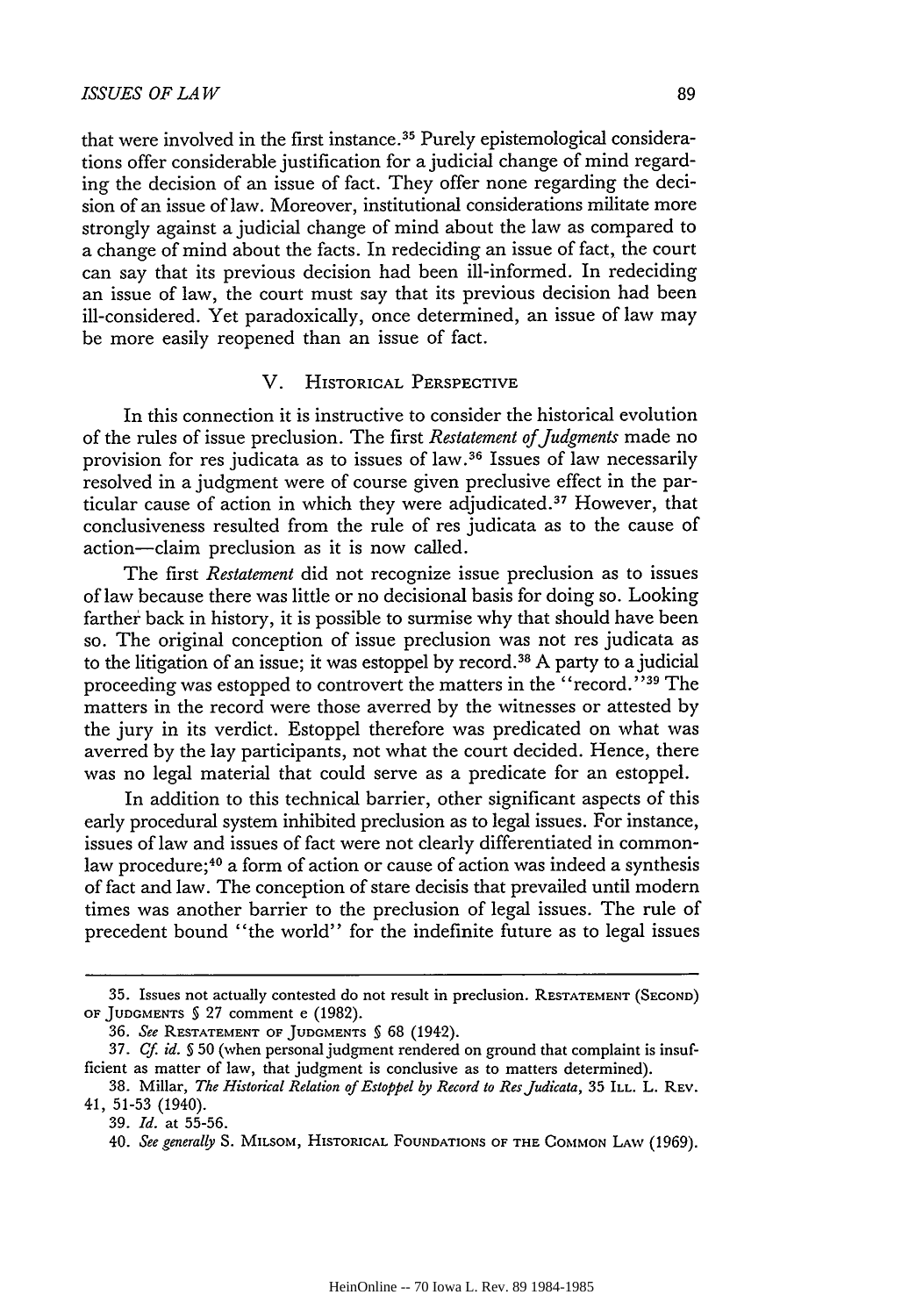decided. 41 Such a rule of precedent would make it redundant to hold that a losing party was also bound by the decision of an issue of law. The old doctrine of stare decisis did all the work that a preclusion rule could do.

Still another factor was the structure of the adjudicative system itself prior to the nineteenth century. In that era a given common-law jurisdiction, English or American, had a small number of judges of courts of record. In the judicial structure generally prevailing before 1800, or even 1825, all judges shared nisi prius responsibilities and together formed the appellate bench. The standard procedure for resolving important issues of law arising at nisi prius was to reserve them for later resolution en banc. <sup>42</sup> That procedure involved the whole judiciary of a jurisdiction in the resolution of such issues. Moreover, if a previously decided legal issue were to be reopened, the procedure would require the very bench that had decided an issue to redetermine it. A group of judges is not easily persuaded to do that, nor should it be. This practical psychological obstacle to redetermination of legal issues obviated the question whether there should be *a rule* precluding such redeterminations.

# VI. MODERN INSTITUTIONAL IMPERATIVES

This historical perspective suggests a framework from which to contemplate preclusion of issues of law in modern context. It seems fair to suppose that any single modern judge and any single modern appellate panel would be no readier than their professional predecessors to redecide legal issues they recently determined. It therefore may be surmised that if the judicial system were still organized the way it was two centuries ago, there would be no occasion for a rule precluding relitigation of legal issues. The normal inclinations of judges would adequately assure stability of legal decisions.

But the modern judicial system is differently organized. In any given jurisdiction there are many more judges than there were previously. The judges are specialized as between trial judges and appellate judges and, in most jurisdictions, as between judges of a highest court and judges of intermediate appellate courts. 43 The procedural system provides, because it must do so as a practical matter, that issues of law normally are to be adjudicated by the trial judge rather than being referred upward.<sup>44</sup> A legal

**<sup>41.</sup>** *See generally* Shapiro, *Toward a Theory of Stare Decisis, I* J. **LEGAL STUDIES** 125 (1972) (doctrine of stare decisis analyzed under a modem communications theory). *But see generally* **G.** CALAIRESI, supra note 7, at 4 (citing Wise, *The Doctrine of* Stare Decisis, 21 WAYNE L. **REV.** 1043 (1975)).

<sup>42.</sup> *See* R. **POUND, APPELLATE** PROCEDURE **IN** CIVIL **CASES** 38-44 (1941); *see also S.* MILSOM, supra note 40, at 70-73.

<sup>43.</sup> *See generally* **AMERICAN JUDICATURE** Soc'Y, INTERMEDIATE **APPELLATE COURTS,** REPORT No. 20 (1968); LAW **ENFORCEMENT ASSISTANCE ADMIN.,** *supra* note 3, table 1, at 11 (1973).

<sup>44.</sup> *Cf.* 28 U.S.C. **5** 1292(b) (1982) (providing for interlocutory appeal of legal issues in limited circumstances).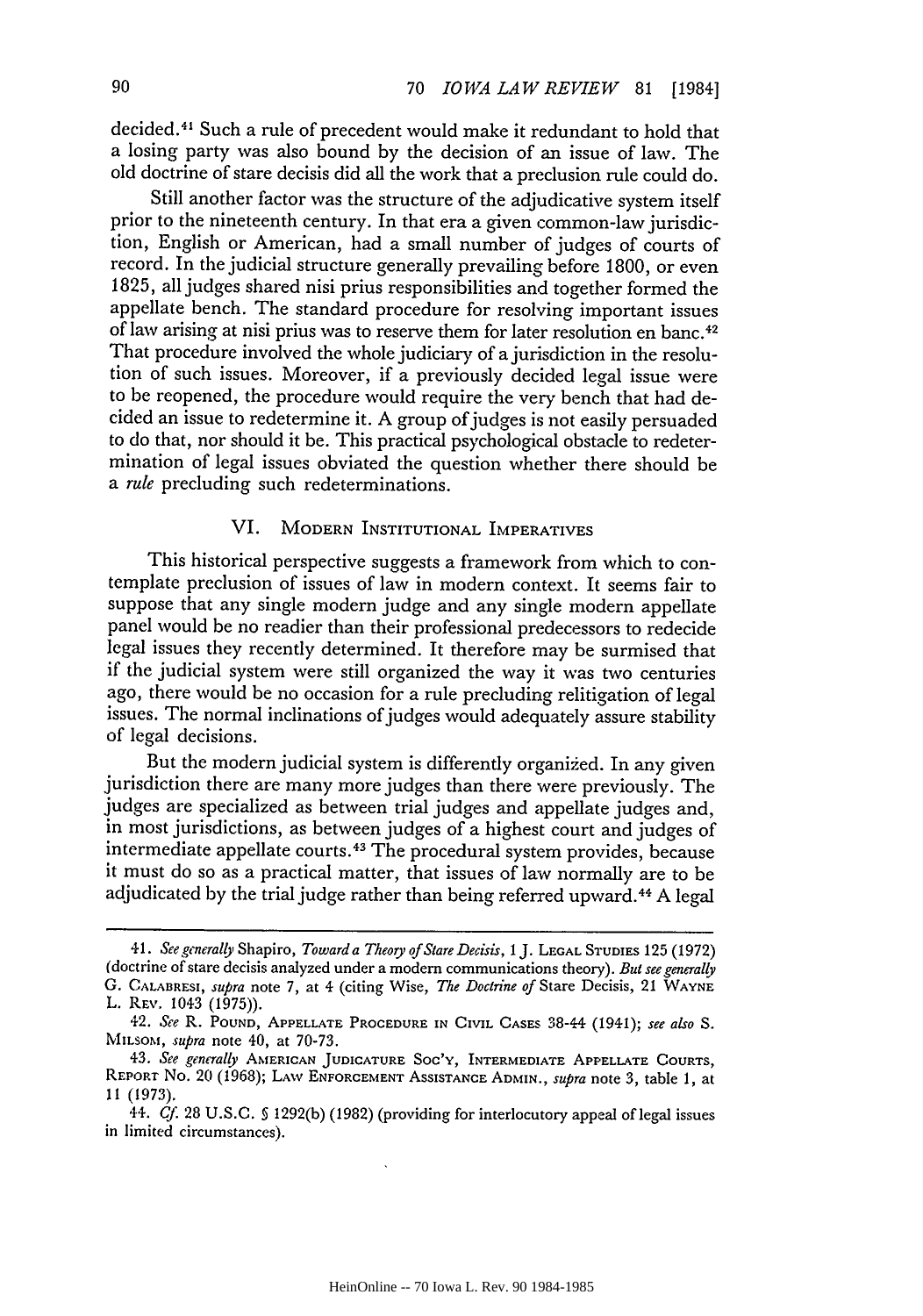issue normally reaches an appellate court only **by** appeal or similar review of a trial court determination, and normally reaches a supreme court only by review of a decision by an intermediate appellate court. Thus, under modern procedure, legal issues usually are adjudicated, subject to the eventuality of an appeal, by courts having subordinate positions in the judicial hierarchy. Indeed, the vast majority of legal issues are decided by such subordinate courts.

This allocation of authority is justified by compelling reasons of administrative expediency. Related reasons of expediency make it desirable that lower court decisions of law be taken on appeal only when necessary. Thus, a modern court system needs not only to have legal issues finally adjudicated by subordinate courts, subject only to appeal, but needs also to minimize incentives to appeal. If the instant litigation does not justify an appeal, it follows that a party should not be compelled to appeal simply in anticipation that the issue may reappear in subsequent litigation in which the issue will be of greater practical importance.<sup>45</sup> Correlatively, an appellate court should not feel impelled to hear an appeal in order to forestall unjust consequences in possible subsequent litigation, when the issue is of de minimis importance in the instant litigation or is otherwise unfit for decision.

A wider perspective of our modern judicial system reveals additional dimensions of the problem of relitigation or preclusion of legal issues. A legal issue finally adjudicated in one judicial system may again arise between the parties in another judicial system. For example, a question of state law adjudicated in a federal court exercising diversity jurisdiction can subsequently arise in a separate cause of action in state court. By the same token, a question of federal law adjudicated in a state court can subsequently arise in a separate cause of action in federal court. A question adjudicated in one state can subsequently arise in another state. A question arising in an administrative agency can subsequently arise in a proceeding in the courts of the same jurisdiction, or indeed, some other jurisdiction. And too, in all these cases the tribunal that has final caseadjudicating authority does not have final law-pronouncing authority.

Another dimension of this multiple forum difficulty is presented where a legal issue has been resolved by one division of an intermediate appellate court system and then arises in a subsequent case between the parties in another division of the system. $46$  The second bench may allow the losing party to relitigate; if not, its authority would be preempted by the earlier decision of a court of coordinate authority.

Indeed, under the logic of an unqualified issue preclusion rule, the decision of a legal issue at any level of an adjudicative system would preempt reconsideration of that issue by any other tribunal in litigation by either

<sup>45.</sup> *See generally* 1B J. MOORE, J. LUCAS *&* T. CURRIER, MOORE'S FEDERAL PRACTICE 0.402[1]-[3] (2d ed. 1983).

<sup>46.</sup> *See* Divine v. Commissioner, 500 F.2d 1041, 1045-50 (2d Cir. 1974).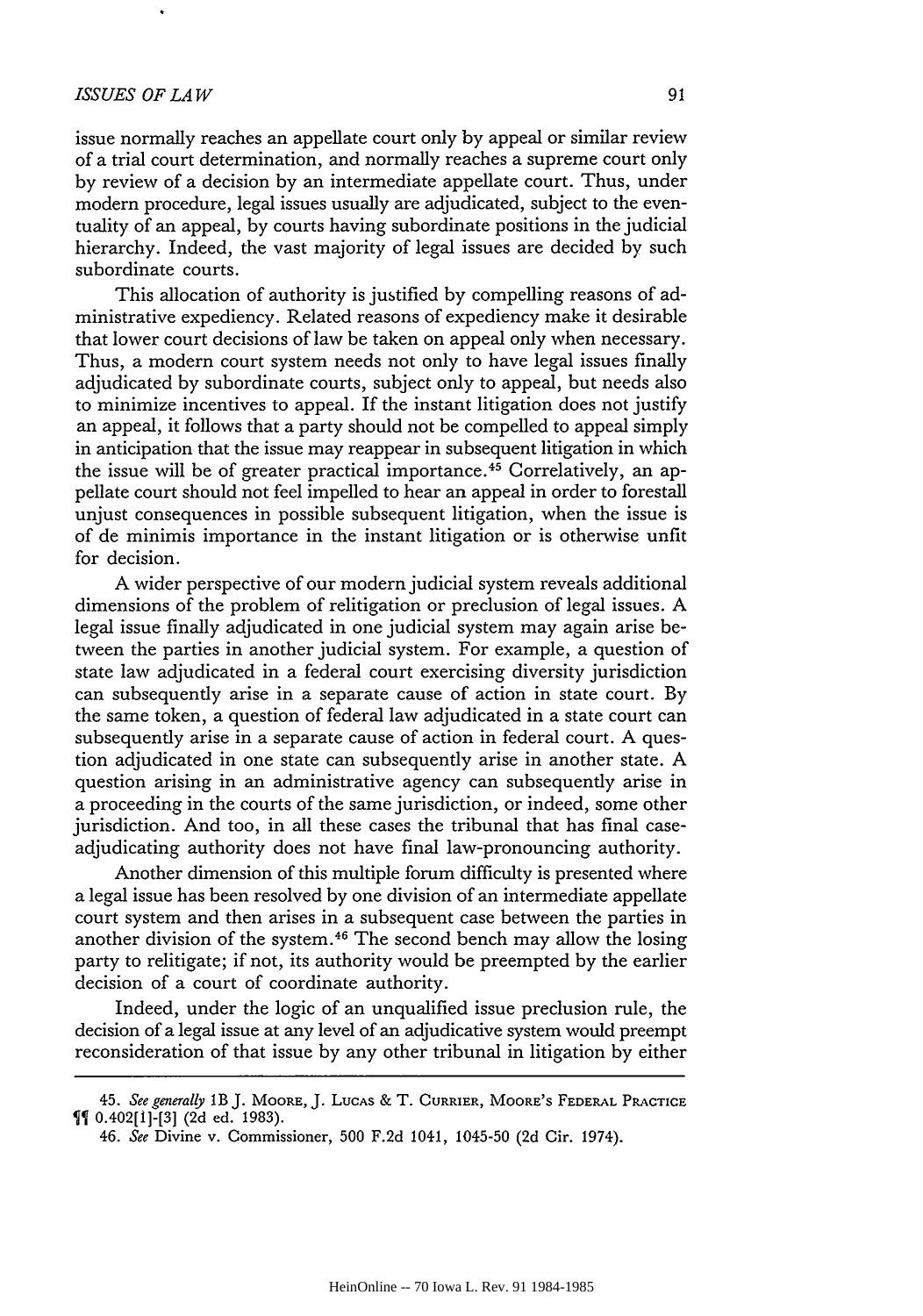of the parties. Such a restriction on the authority of higher courts in development of the law is a serious matter of institutional arrangement. It is especially serious with regard to legal issues of general public importance.

This brings into view the situation in which the rule of issue preclusion is likely to have its greatest practical importance: litigation involving a public agency. Under the mutuality rule, preclusion applied only where both parties were involved in the prior litigation. With the rejection of the mutuality rule, however, a party who has lost an issue against an adversary in a prior litigation ordinarily is also bound as against other adversaries. With certain qualifications, this is a proper rule for issues of fact. With certain further qualifications, it is a proper rule for issues of law as between private parties. That is, no untoward consequences befall the administration of the law when preclusion is applied in such circumstances, and gains of equality and stability are realized. But when the party involved is a frequent litigant, and the litigation frequently involves legal questions of general public importance, other considerations become more significant.

A public agency is quintessentially if not uniquely such a party.<sup>47</sup> Decisions of law in cases involving such frequent litigants generally have significance beyond their immediate impact. Indeed, the chief significance of such decisions is their effect beyond the immediate parties. Therefore, the refusal to reconsider such issues can result in "inequitable administration of the laws," to use the *Restatement's* phrase. 48 Hence, it would seem that the rule of issue preclusion prima facie should be inapplicable in such cases. A "repeat" litigant, particularly the government, ordinarily should be free to relitigate a legal issue in subsequent litigation that could result in an appeal to a higher level of authority in the legal system.

The first of recent Supreme Court cases dealing with whether issue preclusion should bar relitigation of legal issues of such "general public importance" did not take the above approach. *Montana v. United States49* held that the government could not relitigate a legal issue unless it could show that "the factual and legal context **...** has.., materially altered.' **'50** Nonetheless, the result in the *Montana* case surely was correct. In *Montana* the government had brought the second action in the same controversy solely for the purpose of clearing a path for relitigation of the legal issue. That kind of gaming clearly ought not to be permitted.<sup>51</sup> However, the ground of estoppel in *Montana* should have been the illegitimacy of the attempted litigation stratagem. But for the fact that the government had

<sup>47.</sup> It should be noted that a public utility company may be another example of a frequent litigant whose contested issues are of considerable public importance.

<sup>48.</sup> **RESTATEMENT (SECOND)** OF **JUDGMENTS §** 28(2) (1982).

<sup>49. 440</sup> U.S. 147 (1979).

**<sup>50.</sup>** *Id.* at **162.**

<sup>51.</sup> *Cf.* Federated Dep't Stores v. Moitie, 452 **U.S.** 394, 400-01 (1981) (court found *"no* injustice" in applying res judicata because of party's questionable motives).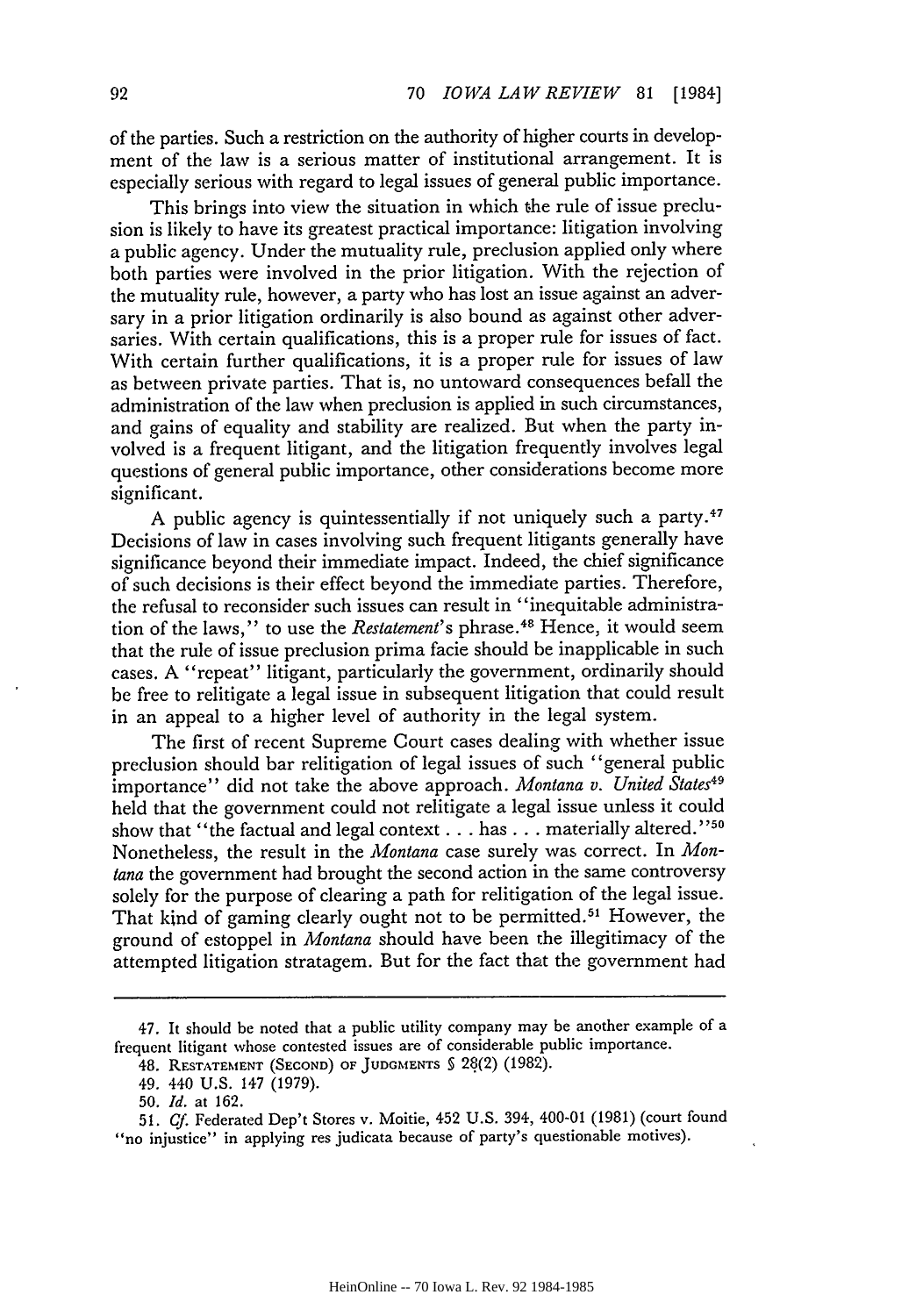been gaming, the legal question at issue should have been open for decision by a higher court even though it had already been decided below in a previous case in which the government had been involved. After all, considering the interests of those other than the immediate litigants, higher courts exist essentially for that purpose of review.

In an interesting pair of recent decisions, the Supreme Court considered the vitality of issue preclusion in cases involving the government. In *United States v. Mendoza<sup>52</sup>* the Court took one step along the line of analysis that would permit relitigation of such legal issues. It refused, however, to take a further step in *United States v. Stauffer Chemical Company.5 <sup>3</sup>* In *Mendoza* the Court allowed the government to relitigate an issue of law which it had lost in an earlier, factually separate case. However, the Court limited the opportunity for relitigating to situations in which offensive use of preclusion had been invoked against the government: "We hold, therefore, that nonmutual offensive collateral estoppel simply does not apply against the government in such a way as to preclude relitigation of issues such as those involved in this case."<sup>54</sup>

On the other hand, in *Stauffer* the Court held that defensive preclusion applied in favor of the identical private party who had prevailed against the government in a prior suit based on essentially similar facts.<sup>55</sup> The Court noted, however, that applying the preclusion rule in the particular context would not significantly embarrass the government's ability to relitigate the legal issue against some other party:

[T]he government itself asserts that "thousands of businesses are affected each year by the question of contractor participation in Section 114 inspections." . . . It is thus unrealistic to assume that the government would be driven to pursue an unwarranted appeal here because of fear of being unable to relitigate the **§** 114 issue in the future with a different one of those thousands of affected parties. <sup>56</sup>

### VII. **CONCLUSION**

The decision in *Stauffer* thus does not much restrict the government's autonomy to relitigate legal issues of general public importance. Indeed, the factual connection between the two actions in *Stauffer* was so substantial that the two litigations could have been regarded as involving the same cause of action; based on that analysis, the problem is one of claim preclusion rather than issue preclusion. Surely the government should not be allowed to relitigate a legal issue against the same opponent in substantially contemporaneous litigation involving closely related facts. That situa-

<sup>52. 104</sup> S. Ct. 568 (1984).

<sup>53. 104</sup> S. Ct. 575 (1984).

<sup>54. 104</sup> S. Ct. at 574.

<sup>55. 104</sup> S. Ct. at 578.

**<sup>56.</sup>** *Id.* at 580 n.6.